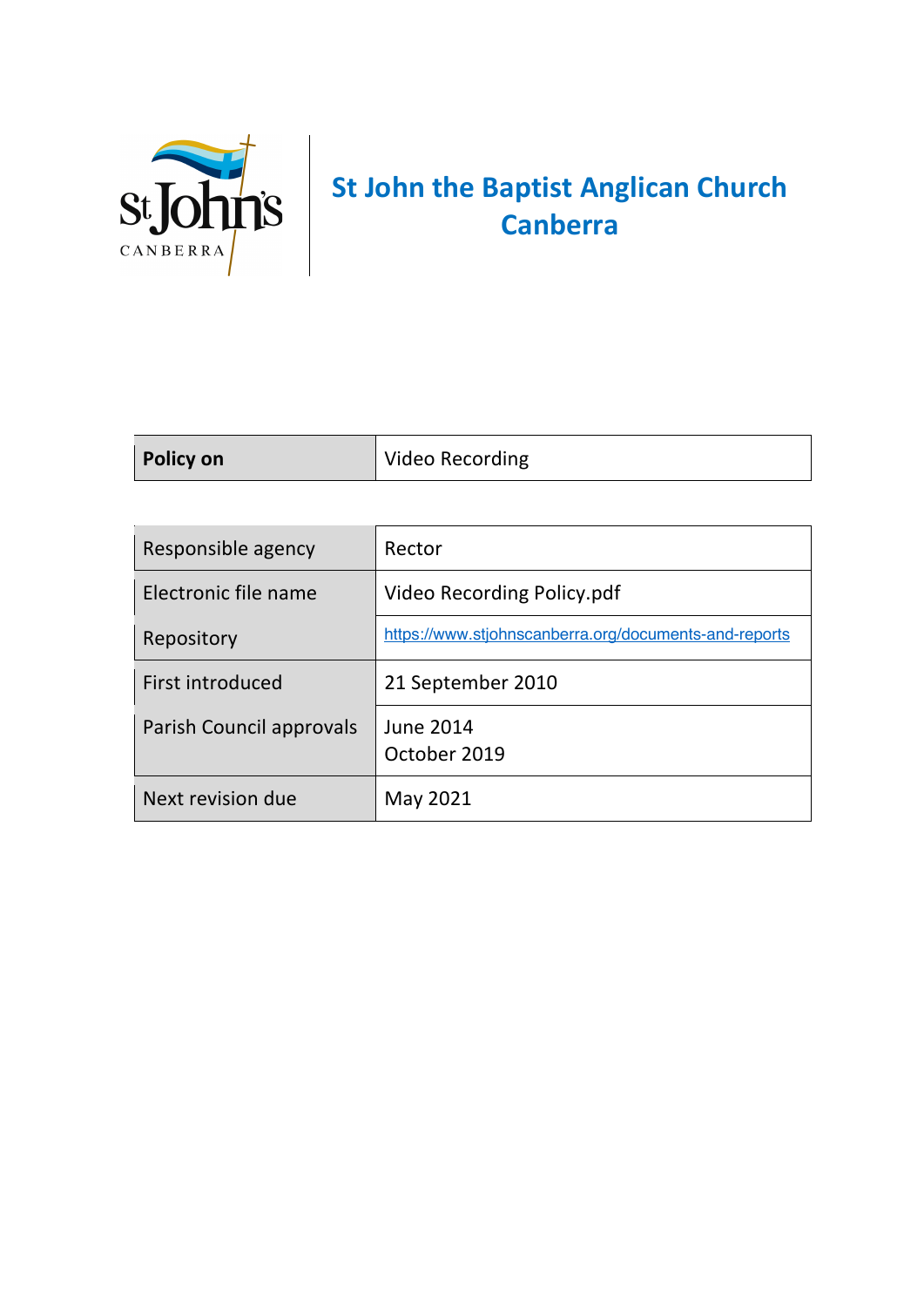## **LEGISLATION AND STANDARDS**

This policy is bound by The Master Policy of the Parish (www.stjohnscanberra.org Parish Council Login) which recognises the Five Marks of Mission of the Anglican Communion and the Governance of the Diocese Ordinance as the foundations on which our actions are based.

Useful references (accessed October 2019):

https://lawpath.com.au/blog/legal-film-public-places https://lylawyers.com.au/8764-2/ https://www.artslaw.com.au/information-sheet/filmmaking-with-a-smartphone-orhidden-camera/

## **PRINCIPLES**

- 1. In this policy "video recorder" means any device, including a smartphone, with the capacity for recording video sequences. "Video recording" means the use of those devices in the Church.
- 2. Video recording of services in the church are permitted subject to the approval of the Rector.
- 3. The right to privacy of all individuals in the Church must be respected. Close up video shots of individuals must not be taken without their knowledge. Close up shots of children must not be taken without the prior consent of their parent or guardian.
- 4. A video recorder operator must not be in a prominent position or move around during the service. As a general rule the operator should not stand forward of the font and, once in position, should stay in the same place throughout the service.
- 5. The pulpit, as well as being prominent, needs to be respected as a place from where the Scriptures are expounded. It is therefore inappropriate for a camera operator to be in the pulpit. An unattended camera can be placed in the pulpit with the approval of the Rector where it is unobtrusive.
- 6. Video recording can be taken from the organ loft with the approval of the Rector.